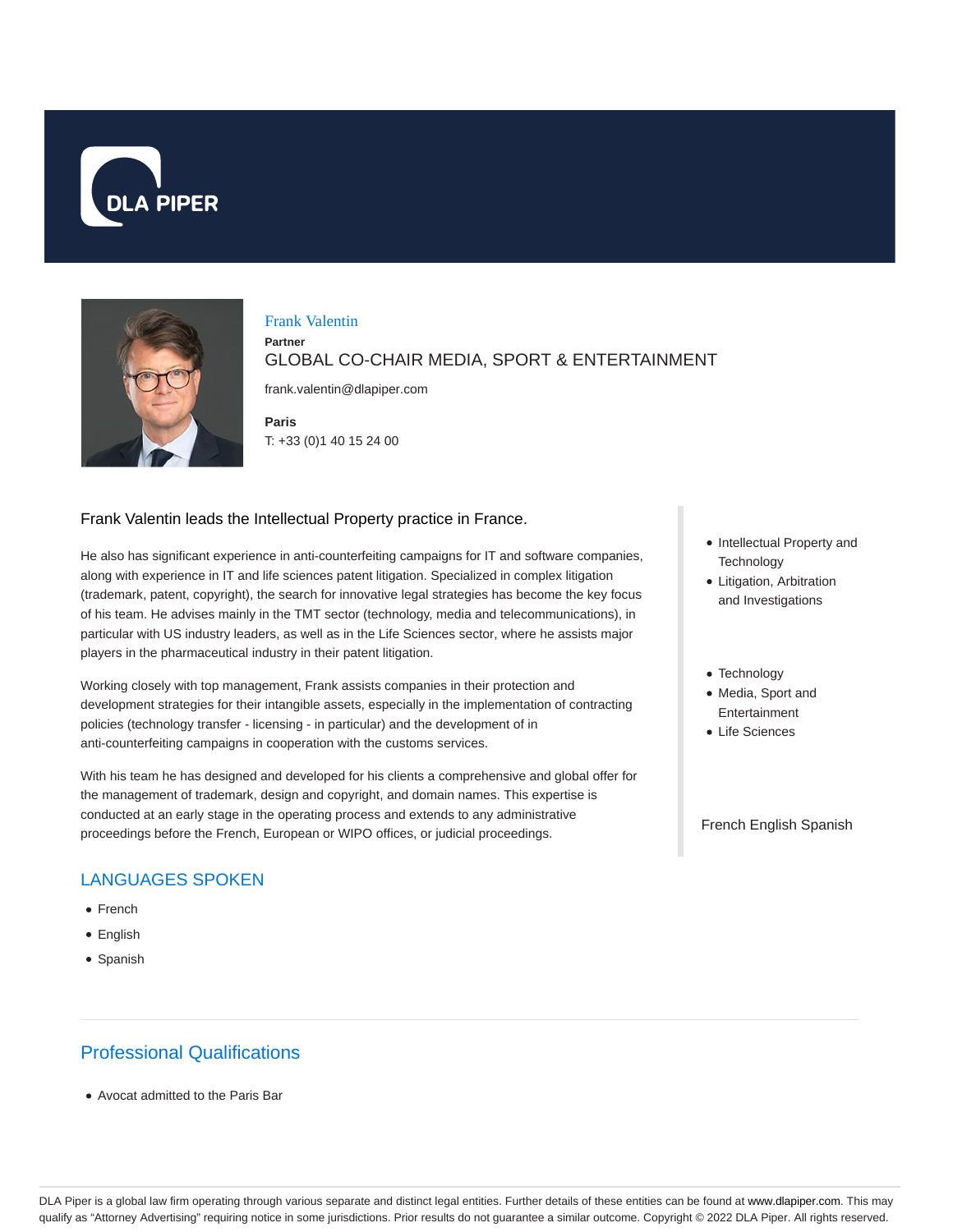### Prior Experience

Frank Valentin was admitted to the Paris Bar in 1998, graduated with a DESS (post-graduate degree) in Intellectual Property and New Technologies Law and obtained 2 Mention of specialisation from the Paris Bar in New Technologies, Information Technology and Communication Law. Before joining DLA, Frank Valentin was successively a partner in two highly reputed French law firms. He notably co-founded one of them before being in charge for more than 15 years of the development of the intellectual property law practice, a development that he also carried out in his most recent experience, with a strong international trend.

#### **Recognitions**

Frank is regularly ranked by Best Lawyers, Chambers, Legal 500, IP Stars, IamTrademark, Who's Who Legal, World Trademark Review, IAM Patent 1000, Media Law International.

- Best Lawyers Advertising Law; Information Technology Law; Intellectual Property Law; Media Law; Technology Law 2010-22
- Chambers Europe Band 4 Intellectual Property : Trade Mark & Copyright 2022
- Chambers Global Band 4 Intellectual Property : Trade Mark & Copyright 2021

'His clients are impressed by his business acumen and availability.', Chambers Europe, 2020

'Frank Valentin is a seasoned professional and very knowledgeable.', Legal 500, 2019

'Leading the team is biotech, IT and electronics guru Frank Valentin, whose silky courtroom pleading and meticulous strategic planning never fail to impress his clients.', IamPatent 1000, 2019

### **Education**

- University Paris XI (Sceaux), Master's Degree (Master 2) in Intellectual Property and New Technologies Law, 1994 1995
- University Paris XI (Sceaux), Master's Degree in Business and contracts Law, 1989 1994

#### **Memberships**

- AIPPI (Association Internationale pour la Protection de la Propriété Intellectuelle) IT & Internet Standing Committee
- APEB (Association des Praticiens Européens des Brevets)
- APRAM (Association des Praticiens Marques Modèles)
- INTA (International Trademark Association) Internet Committee
- MARQUES (Association of European Trademark Owners)
- IBA (International Bar Association)

#### Additional qualifications

Frank teaches Intellectual Property and Information Technology Litigation at the University of Paris XI of Sceaux since 2004.

#### INSIGHTS

## **Publications**

#### REGULAR PUBLICATIONS ON INTELLECTUAL PROPERTY, MEDIA AND INFORMATION TECHNOLOGY ISSUES, INCLUDING RECENTLY:

"Future revolutions in the financing of French cinema, Jean-Jacques Manceau, Journalist", Forbes France, November 2020